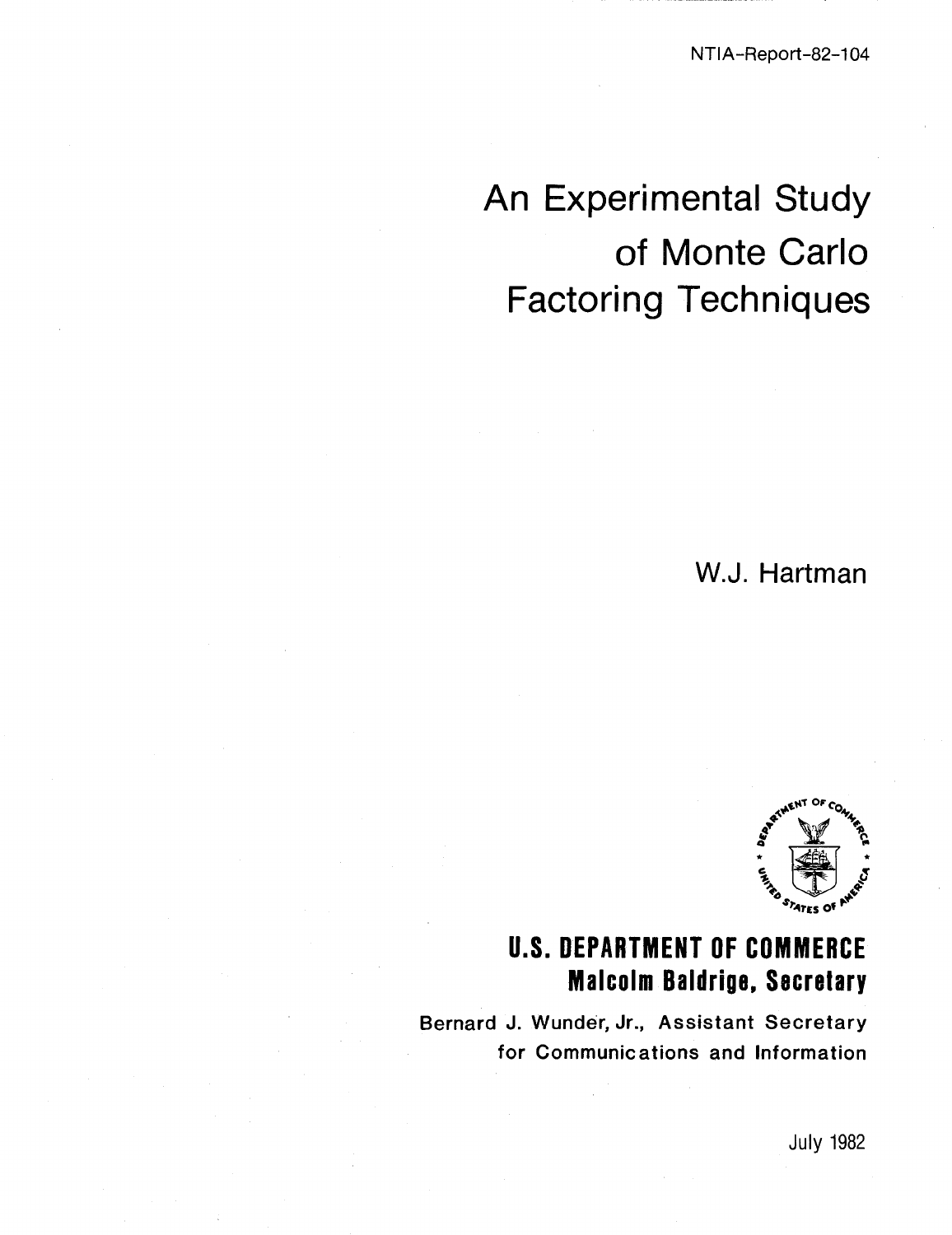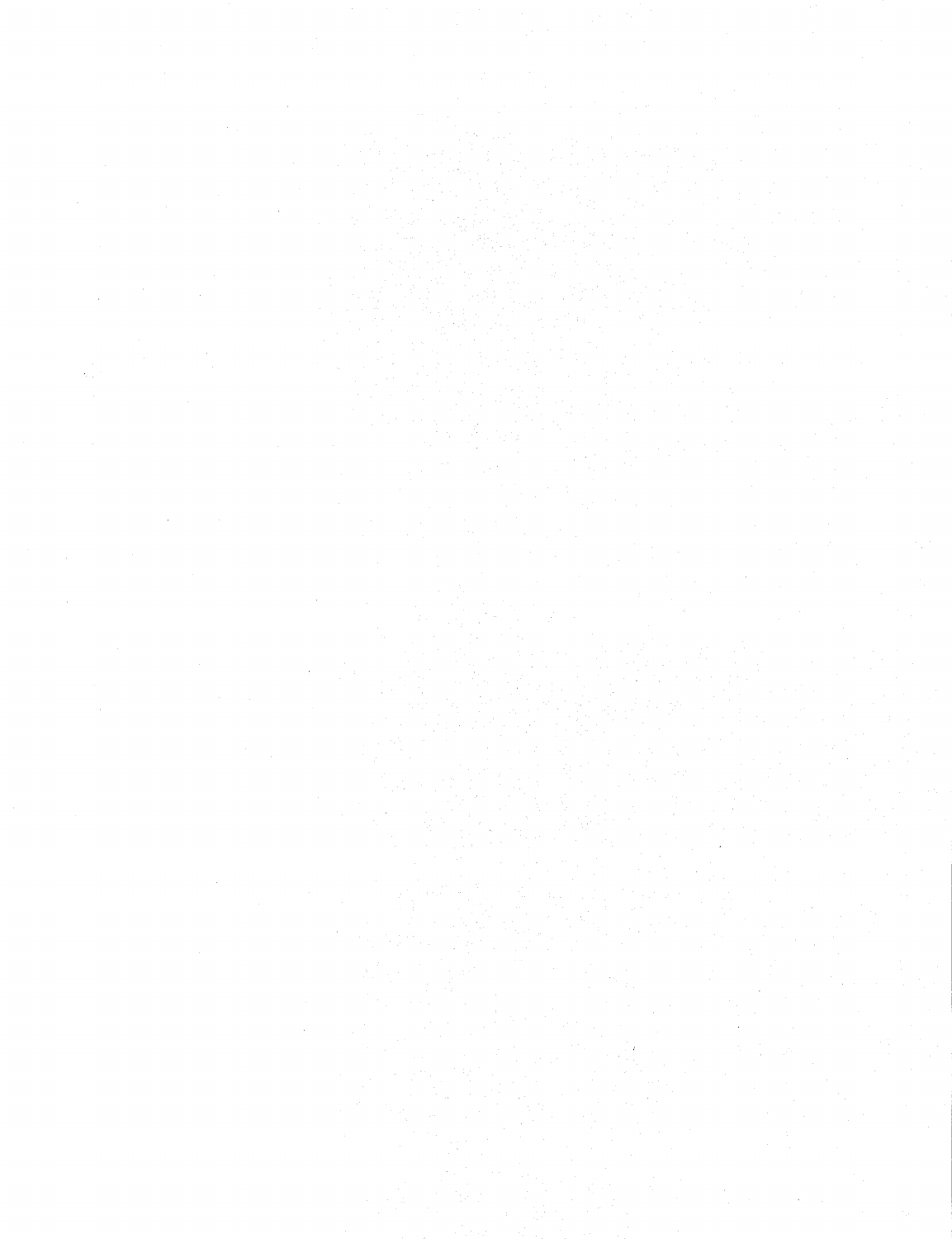## TABLE OF CONTENTS

|    |                                                 | PAGE           |
|----|-------------------------------------------------|----------------|
|    |                                                 | iv             |
|    |                                                 |                |
|    |                                                 |                |
|    |                                                 |                |
| 2. |                                                 |                |
| 3. | POLLARD'S METHOD FOR DIFFERENT QUADRATIC $f(X)$ | $\overline{3}$ |
| 4. |                                                 | $\overline{4}$ |
| 5. |                                                 | $\mathbf{8}$   |
| 6. |                                                 | 9              |
|    |                                                 |                |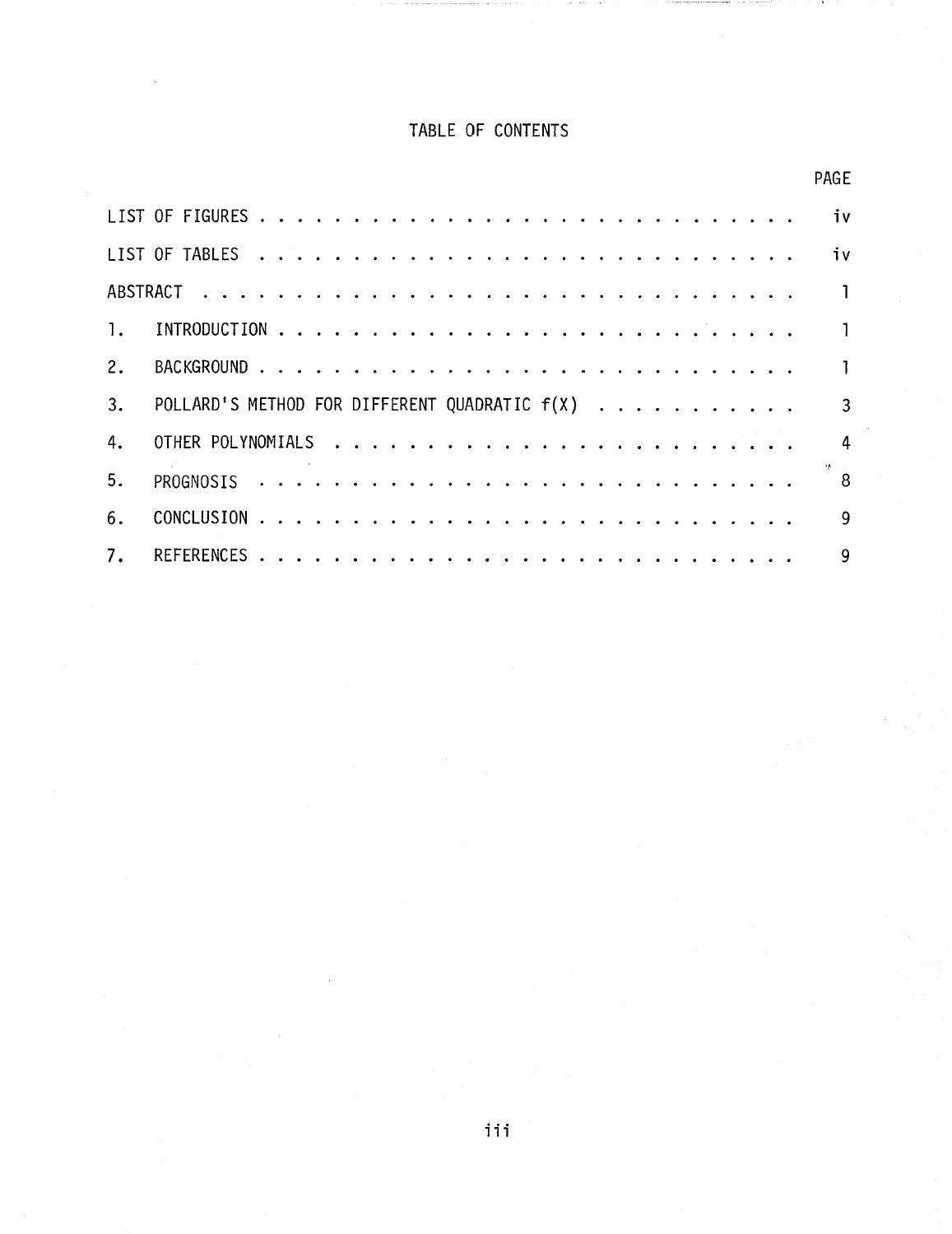### LIST OF FIGURES

PAGE

| Figure 1. A directed graph showing two tails and a periodic part $\dots$ . 2 |  |
|------------------------------------------------------------------------------|--|
| Figure 2. Two directed graphs with one-cycled (a), with tails                |  |

### LIST OF TABLES

|  | Table 1. Values of Various Polynomials (mod 47) 7 |  |  |  |  |  |  |
|--|---------------------------------------------------|--|--|--|--|--|--|
|--|---------------------------------------------------|--|--|--|--|--|--|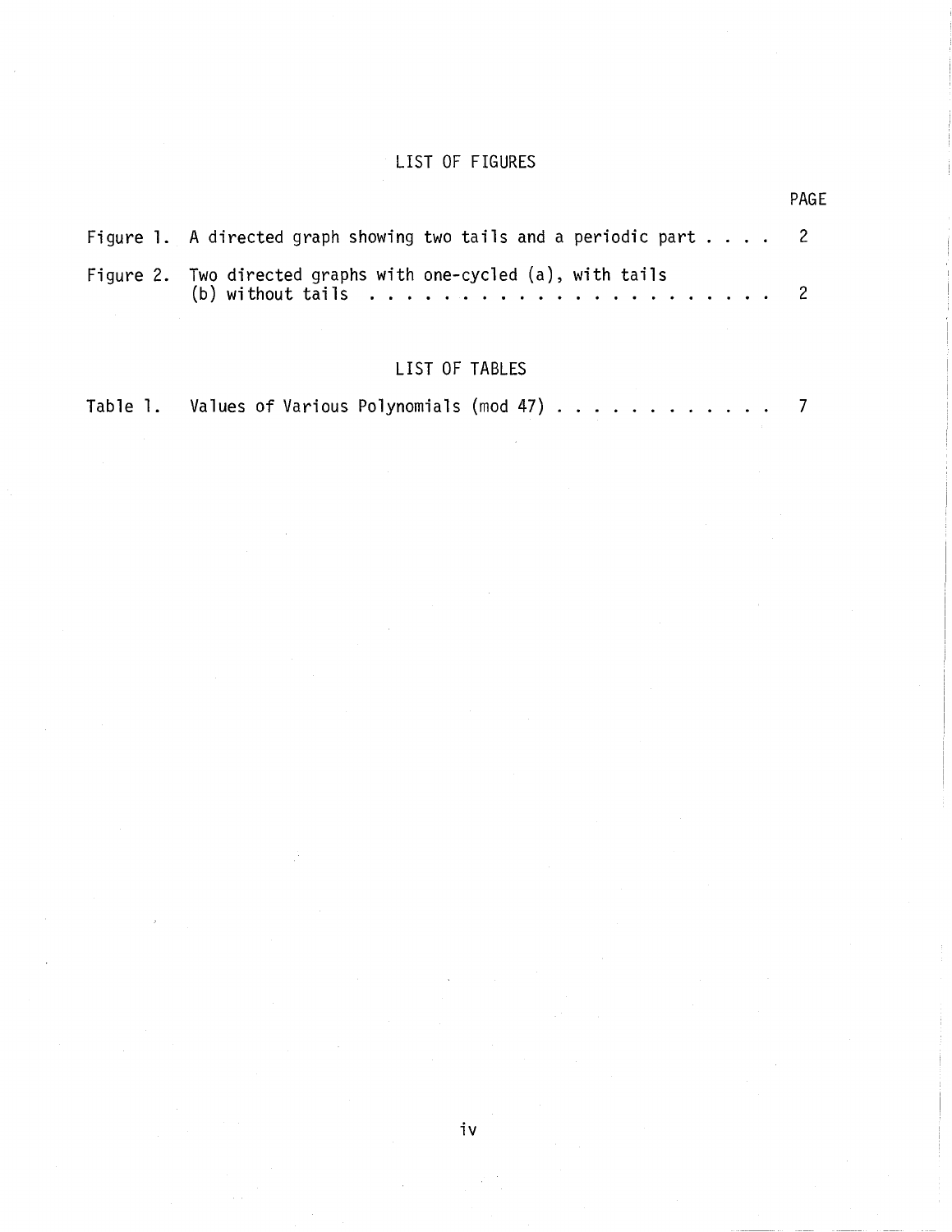#### AN EXPERIMENTAL STUDY OF MONTE CARLO FACTORING TECHNIQUES

W. J. Hartman\*

Pollard (1975) describes a "Monte Carlo" factoring algorithm based on iterating some specific quadratic polynomials. In this paper different polynomials are tested in the algorithm to see if a more efficient factoring can be obtained. The results are inconclusive.

Key words: Monte Carlo factoring

#### 1. INTRODUCTION

Pollard (1975) has suggested using the functions  $X_n \equiv f(X_{n-1}) \pmod{N}$ ,  $Z^2 = 2 \pmod{2}$ with f(X) =  $X^2$  + 1 or f(X) =  $X^2$  - 1 and  $X_0$  = 2, as a method of factoring N, assuming N is known to be composite.  $(X = Y (mod N)$  means  $0 < X < N$  and N divides  $Y - X$ , abbreviated  $N/Y - X$ ). Here we consider N to be of the form  $p \cdot q = N$  where p and q are primes, where  $p = 2p' + 1$ ,  $q = 2q' + 1$  where pi and q' are primes. In this paper, we examine two questions: (1) Is there an a, b,  $X_0$  such that  $f(X) = (X-a)(X-b)$  produces a faster factoring than Pollard's function and (2) is there a way of selecting a polynomial form of f(X) which produces faster factoring.

The results obtained here are negative in the sense that no substantial improvement in Pollard's original method is obtained. However, these results do not imply that such improvement is impossible.

#### 2. BACKGROUND

Pollard (1975) notes that since the equation is reduced (mod  $N$ ) at most Nvalues of X will be generated. Similarly, if p is a prime divisor of N, at most p values (mod p) will be generated. Therefore, the recursion will become periodic eventually. If we begin with  $X_{0}$  and plot the successive points

\*The author is with the Institute for Telecommunication Sciences, National Telecommunications and Information Administration, U.S. Department of Commerce, Boulder, CO 80303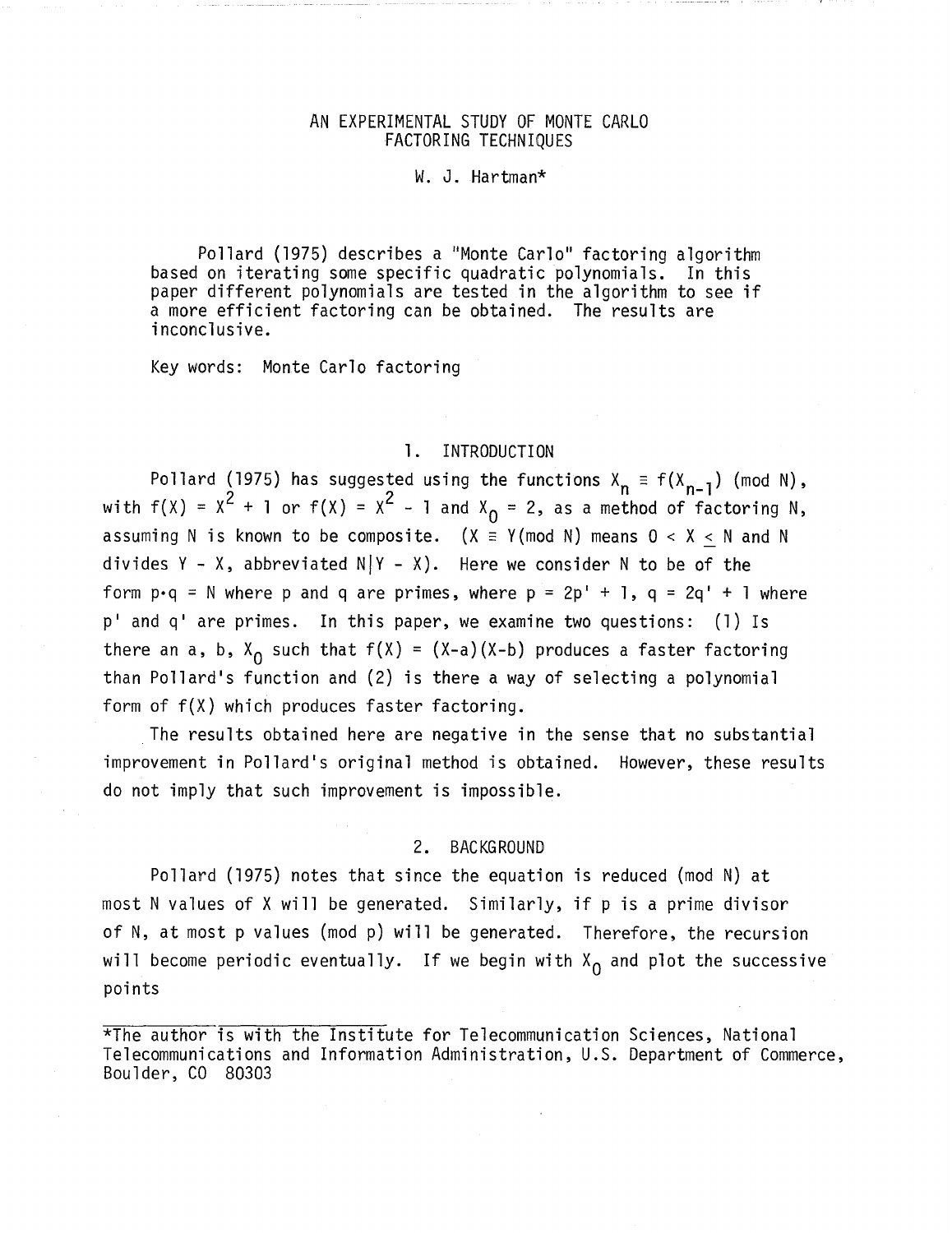

Figure 1. A directed graph showing two tails and a periodic part.

we obtain a directed graph as in fig. 1. The portion from  $X_0$  to  $X_3$  we call the/a tail and the portion including the points from  $X^3_3$  to  $X^3_{3+\delta}$  the periodic part. There may be more than one tail as shown going to the right in fig. 1, and some points may have more than one predecessor. We will call the graph including all of the connected points a section. A given function f and a given prime p may produce several sections.

A section may have a periodic part consisting of a single point as illustrated in fig. 2 (a) and (b).





(b)

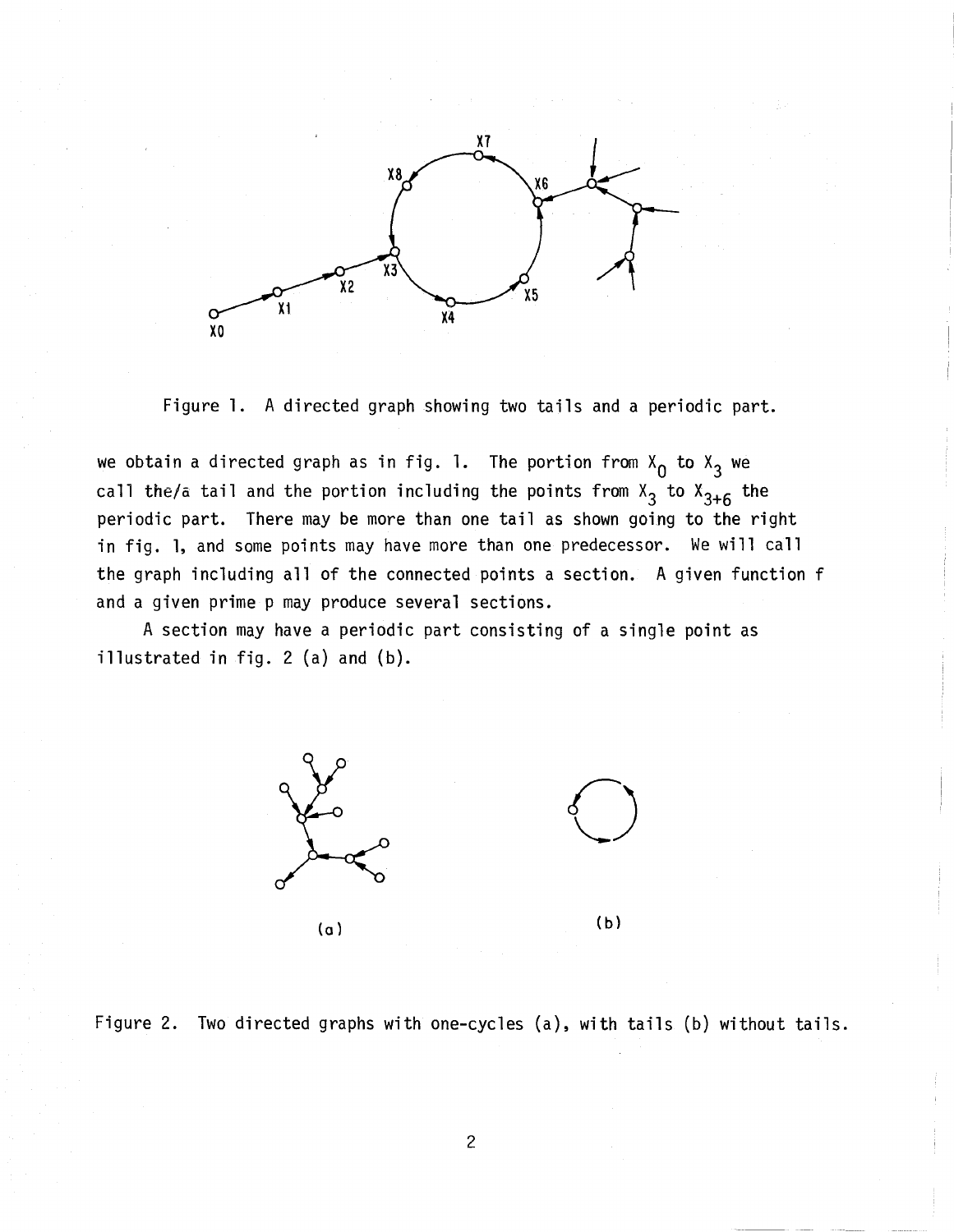We define the epact E, for a specific function f, a starting value  $x_0$  and a prime p as the number of points, n, between X and the first  $x_n$ which is a repetition of a previous  $X_i$ , i.e., n is the number of points in the tail plus the number of points in the periodic part starting at  $X_{\Omega}$ .

We are interested in finding functions f and starting values  $X_{0}$  which have small epacts.

#### 3. POLLARDIS METHOD FOR DIFFERENT QUADRATIC f(X)

Rather than look at the factoring problem directly we consider instead the substantially equivalent form of the problem as follows.

For p prime, and

$$
X_n \equiv f(X_{n-1}) \pmod{p}
$$

find the smallest  $j$  and  $k$  such that

$$
x_{j+k} \equiv x_j \pmod{p}.
$$

The number j+k is called the epact. This is guaranteed to occur since this recursion generates at most p - 1 distinct numbers. The algorithm used for determining j and k is that of Brent (1980).

If, for some j and k, the greatest common divisor of  $(X_{j+k} - X_j)$  and N is different from 1 and N, (1 < g.c.d.  $(X_{j+k} - X_j, N)$  < N) then a divisor of N has been found.

For the two functional forms

$$
f(x) = x2 + a
$$
 and  $f(x) = x2 - a$ ,

I investigated a large number of a's with the following properties.

- (1) a is an  $x^{th}$  power,  $x = 2$ , 3, 4, 7, 11
- (2) a is square free and highly composite
- (3) a is prime.

Since the largest epacts for

$$
f(x) = x2 - 1, f(x) = x2 + 1, x0 = 2
$$

are known for primes less than  $10^6$  (Guy, 1975), a set of 10 primes p of the form  $p = 2p' + 1$ ,  $p'$  a prime were used to eliminate those combinations of a's and  $X_0$ 's which had epacts on the order of the maximum epacts for  $X^2 - 1$ ,  $X^2 + 1$ ,  $X_0 = 2$ .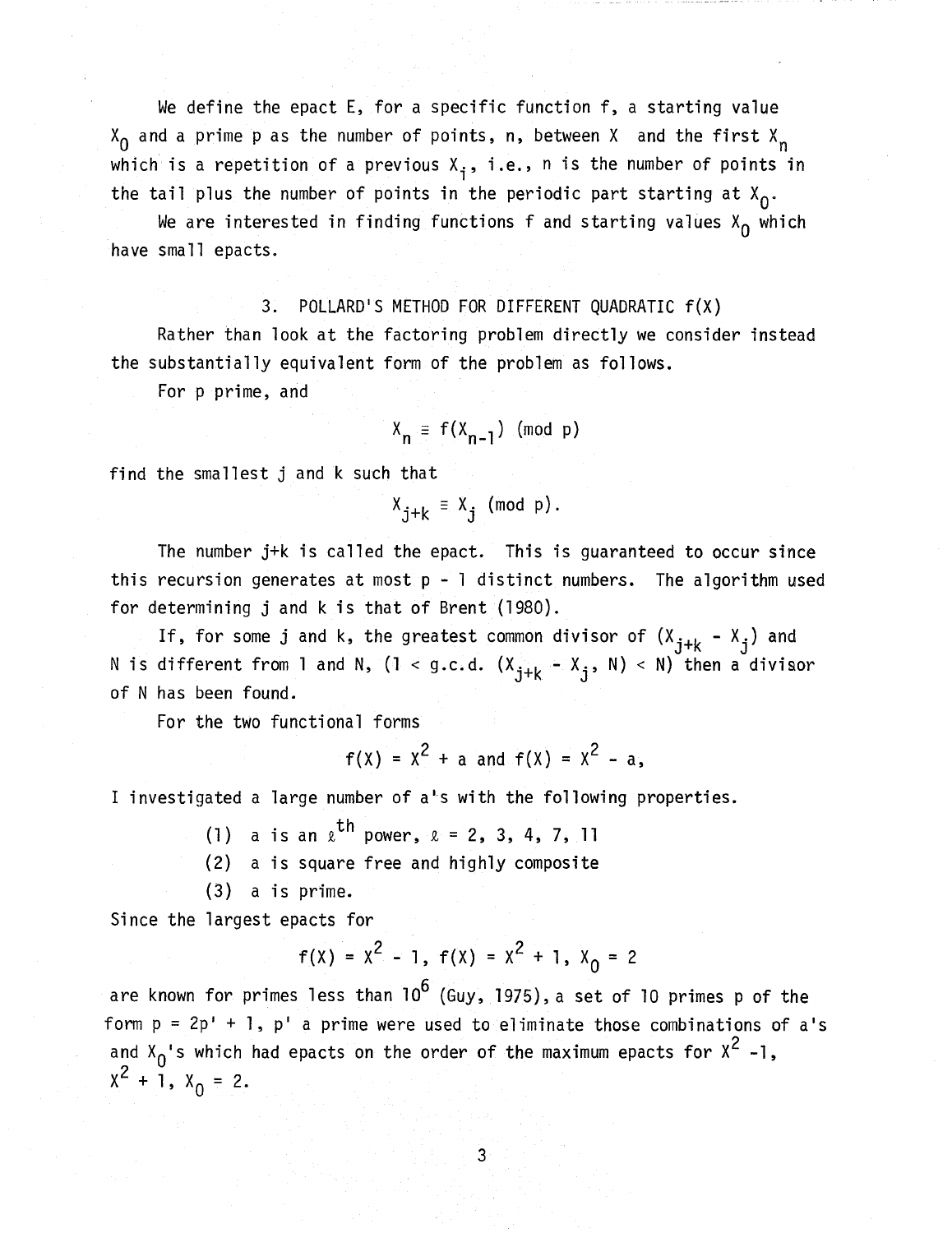For those (a,  $X_0$ ) pairs not eliminated by this original screening 50 primes less than  $10^{6}$  were used for an additional screening. The first screening eliminated approximately 50 percent of the approximately 10,000  $(X<sub>0</sub>, a)$  pairs, and the second screening eliminated approximately 75 percent of the remainder leaving 1239 ( $X_0$ , a) pairs. These were tested on the primes just larger than  $10^6$  until each was eliminated. All were eliminated before 1000 primes were used.

It is concluded that no choice of  $(X_0, a)$  pairs is consistently better than the  $(2, 1)$  or  $(2, -1)$  pairs.

Since it was not feasible to print most of the results, a few  $(X_0, a)$ pairs were selected to see if the average epacts were smaller than those for the (2, 1) and (2, -1) pairs. These pairs were chosen at random from the original set. Two pairs showed a better average when averaged over the first 50 primes greater than  $10^6$ , but were approximately the same when averaged over the first 1000 primes >  $10^6$ .

Although it is known that the epacts for (2, 1) and, (2, -1) can both be large for some primes, it is not known whether there are two  $(X_{\hat{O}}, a)$  pairs such that when one is large the other is "small." Also, it is not known how small these "small" epacts might be.

#### 4. OTHER POLYNOMIALS

The quadratics used for  $f(X)$  in the previous section require only one multiplication and reduction (mod N) at each step. Therefore, in order that polynomial forms requiring more multiplication and reductions produce an improved factoring method, they must result in substantially smaller epacts for most starting values. It should be noted that a function requiring k multiplications that results in epacts  $\frac{1}{k}$  as long as the simple quadratics would show a significant advantage over the quadratic because of the reduction in the number of g.c.d. calculations required. In the following, the statements with Roman numerals are proven, those with an asterisk are not proven, but appear to be amenable to proof, while those with an exclamation mark are only supported by some empirical evidence and may not be true.

We first investigate the sets and the size of the sets which are the range of a given (polynomial) function when the argument is taken over a

4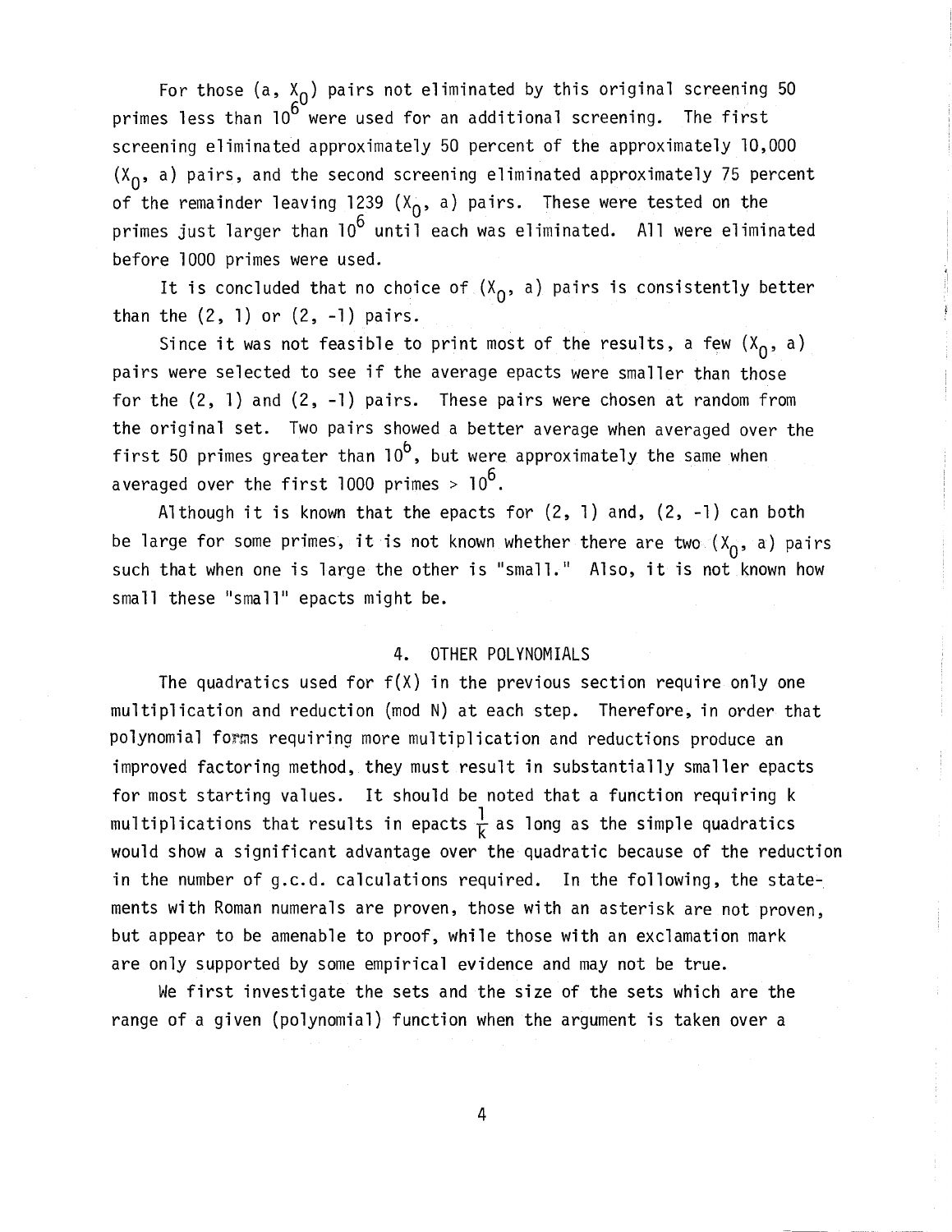complete residue system (mod p). The epact will be no larger than the size of this set.

Throughout the rest of the paper, we will assume primes of the form  $p = 2p' + 1$  where  $p'$  is a prime.

Thus,  $p \equiv 3 \pmod{4}$  and also  $p \equiv 2 \pmod{3}$ .

- (I) The set {a X+b (mod p), X=0, 1, 2, ... p-1, 0<a<p} is the complete set of residues. Hereafter we will call a complete residue set generated by a function  $P(X)$  a permutation, or call such a function a permutation.
- (II) If k is odd and the greatest common divisor of k and p-l is 1,  $[(k, p-1) = 1]$ , then the set  $X^{k}$  (mod p)  $X=0, 1, 2, ... p-1$ , is a permutation (Small, 1977).
- (III) If P(X) (mod p) is a permutation, P(ax+b) (mod p) is a permutation for rational a and b, with a and b defined (mod p) and a  $\neq$  0 (mod p).
- (IV) If  $P_1(X)$  (mod p) and  $P_2(X)$  (mod p) are permutations,  $P_1(X) \cdot P_2(X)$  (mod p) is not a permutation (Chowla, et al., 1948). That is,  $P_1(X) \cdot P_2(X)$  (mod p) does not generate a complete residue system. Unfortunately, little is known about the size of the set generated.
- (V) If  $P(X)$  (mod p) is a permutation so is (a  $P(X) + b$ ) (mod p) for integer a, b, with  $a \neq 0$  (mod p).
- (VI) If P(X) (mod p) generates a set of size n, then so does  $(a P(X) + b)$  (mod p) and  $P(a X + b)$  (mod p). (These are usually not the same sets.) We shall call these sets "size equivalent."
- (VII) P(X) =  $X^2$ (mod p) generates a set of size  $\frac{p+1}{2}$ . (Therefore using VI, so do all quadratics.)

Comments: Although IV gives a method for reducing a permutation to a smaller set, these same operations may not reduce smaller sets. For example, take  $P_1(X) = X^2(\text{mod } p)$   $P_2(X) = X(\text{mod } p)$ . Then,  $P_1(X) \cdot P_2(X) = X^3(\text{mod } p)$  which, for the primes considered, is a permutation. However, see IX.

5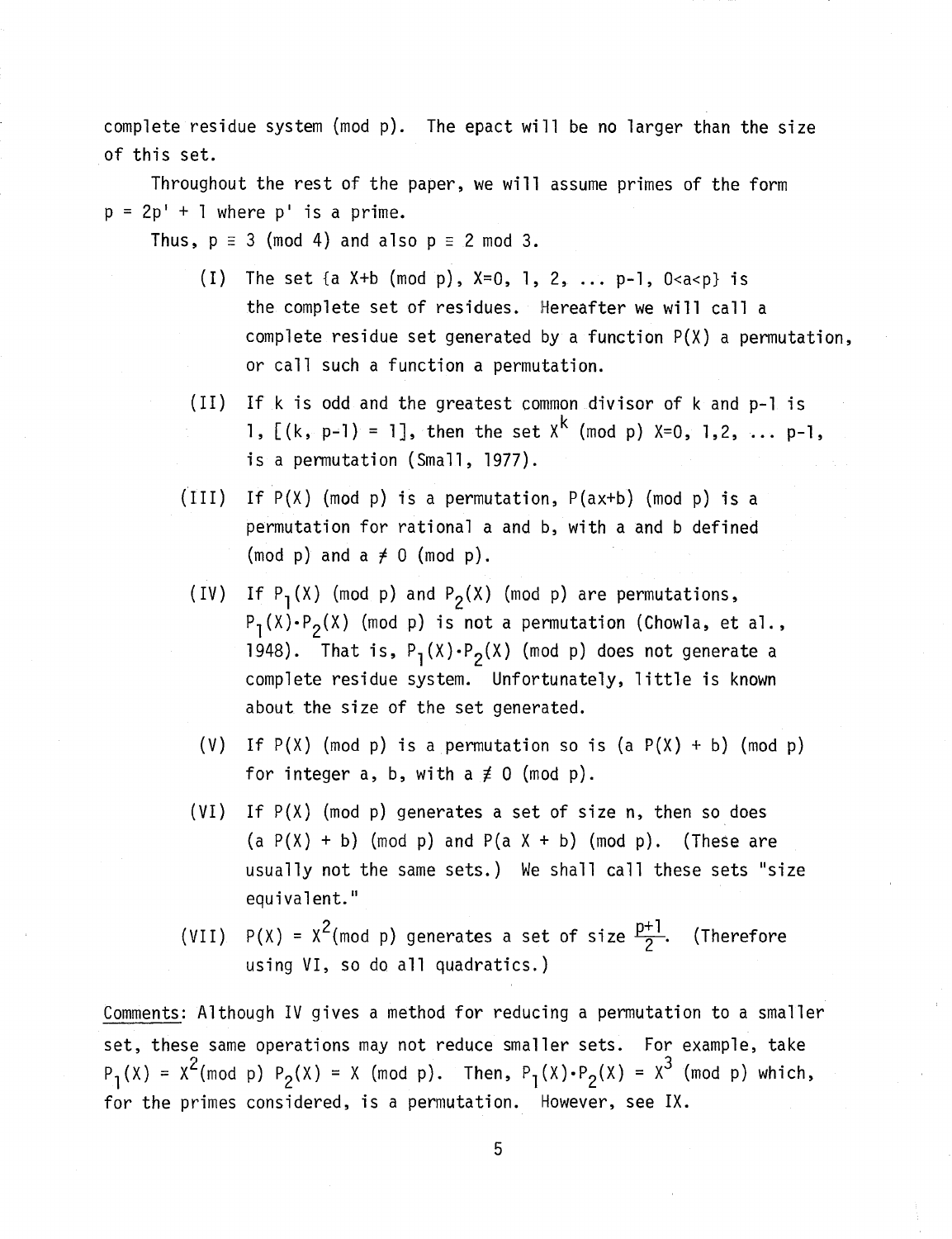(VIII) The cubic polynomials  $P(X) = \alpha X^3 + 3\beta X^2 + 3\delta X + \gamma$  separate into two size equivalent sets corresponding to the transformations of the following.

(1) 
$$
X^3
$$
 of size  $p$  ( $β^2 = αδ$ )  
\n $X^3 + X$   
\n(2)  $X^3 - X$  of size 2 ( $\frac{p+1}{3}$ ) -1 ( $β^2 \ne αδ$ )(Dickson, 1952).  
\n(IX)  $P_1$  ( $P_2(X)$ ) generates a set of size less than or equal to

the minimum of the sets generated by either  $P_1(X)$  or  $P_2(X)$ .

By iterating a function P(X) until, for some n, the size of  $p^{(n)}(x)$  equals the size of  $P^{(n-1)}(X)$ , one obtains the number of elements in the cycles of P(X). However, the number of elements in the cycles gives only a crude measure of the size of the epact. For example  $P(X) = X^p$  has size p, but has an epact of 1 for every starting element, while the function  $P(X) = X^2$ has size  $\frac{p+1}{2}$  and an epact of  $\frac{p-1}{2}$  or  $\frac{p+1}{2}$  for most starting elements. Nonetheless, for larger numbers it is easier to examine the size of the (possibly iterated) function than to obtain the graph of the function. Thus, numerical results tend to support the following conjectures.

(I\*) Let  $P_1(X) = X^3 + X$  and  $P_2(X) = X^2$ . Then the size of  $P_2(P_1(X)) \leq$  the size of  $P_1(P_2(X))$ .

(I!) For  $P_1$  and  $P_2$  as in (I\*), the average epacts for  $P_{\overline{1}}(P_2(X))$  are smaller than for  $P_2(P_1(X))$ .

(II!) For  $P_1(X)$  a polynomial of odd degree, not a permutation, and  $P_2(X) = X^2$ , the size of  $P_2(P_1(X)) \le$  size of  $P_1(P_2(X))$ . Also, the average epact for  $P_1(P_2(X))$  is less than the average epact for P<sub>2</sub>(P<sub>1</sub>(X)).

Note : Although the size of  $P(X) = X^2 + X$  and every transformation of  $P(X)$  as in V and/or VI is the same, the average epacts may differ. Table 1 gives the values of several polynomials for  $p = 47$ . The interested reader may easily construct the graphs for various polynomial iterations from this table in order to obtain support for the above conjectures. For example, using the notation of the table,  $P_3(P_1(5)) = P_3(25) = 46$ , and  $P_1(P_3(5)) = P_1(36) = 27$ .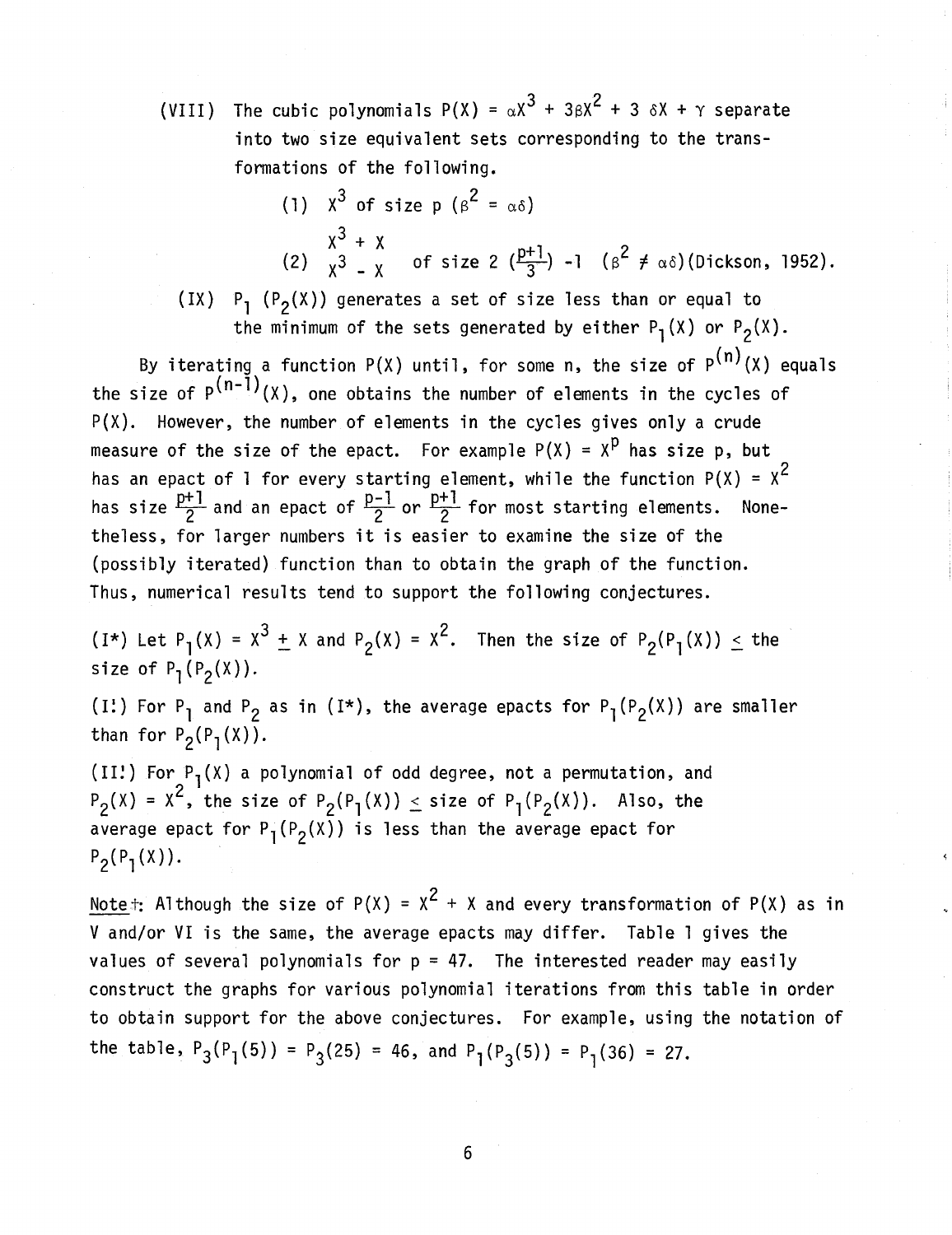Table 1. Values of Various Polynomials (mod 47}.

|                                                                          | $P_1(x)$                                | $P_2(x)$              | $P_3(x)$                                                | $P_4(x)$                               | $P_5(x)$                                      |                       | $P_3(P_3(x)) P_4(P_4(x)) P_4(P_3(x))$ |                                                          |
|--------------------------------------------------------------------------|-----------------------------------------|-----------------------|---------------------------------------------------------|----------------------------------------|-----------------------------------------------|-----------------------|---------------------------------------|----------------------------------------------------------|
| $\pmb{\mathsf{X}}$                                                       | $x^2$                                   | $x^3$                 | $x^3+x$                                                 | $x^3$ -x                               | $x^5+x$                                       |                       |                                       |                                                          |
| $\mathbf 0$                                                              | $\pmb{0}$                               | $\pmb{0}$             | $\begin{array}{c} 0 \\ 2 \end{array}$                   | $\pmb{0}$                              | $\frac{0}{2}$                                 | 0                     | $\mathbf 0$                           | $\boldsymbol{0}$                                         |
|                                                                          | 4                                       | Ī                     | 10                                                      | $\mathbf 0$<br>$6\,$                   | 34                                            | 10<br>23              | $\mathbf 0$<br>22                     | 6                                                        |
| $\begin{array}{c} 2 \\ 3 \\ 4 \end{array}$                               | 9                                       | $\frac{8}{27}$        | 30                                                      | 24                                     | 11                                            | $\overline{5}$        | 29                                    |                                                          |
|                                                                          | 16                                      | 17                    | 21                                                      | 13                                     | 41                                            | 23                    | 22                                    | $39$<br>$28$                                             |
| $rac{5}{6}$<br>$789$                                                     | $\frac{25}{36}$                         | $\frac{31}{28}$       | $\frac{36}{5}$                                          | $\frac{26}{22}$                        | $\frac{28}{27}$                               | $\overline{21}$       | 19                                    | $\frac{43}{25}$                                          |
|                                                                          | $\overline{c}$                          |                       | $\overline{34}$                                         |                                        |                                               | 46                    | $\overline{4}$<br>$\overline{7}$      |                                                          |
|                                                                          | 17                                      | 14<br>42              | 21<br>$\mathfrak{Z}$                                    | $\overline{7}$<br>34                   | 35<br>17                                      | 23<br>30 <sub>2</sub> | 25                                    | 28<br>24                                                 |
|                                                                          | 34                                      | 24                    | 33                                                      |                                        | 26                                            | 15                    | 23                                    | 43                                                       |
| $\frac{10}{11}$                                                          | $\boldsymbol{6}$                        | $\frac{13}{2}$        | $\frac{23}{26}$                                         | $\frac{15}{3}$                         | 41                                            | 17                    | $\frac{24}{13}$                       | $\frac{18}{19}$                                          |
|                                                                          | $\overline{27}$                         | $\overline{15}$       |                                                         | $\overline{4}$                         | 40                                            | $\overline{24}$       |                                       |                                                          |
| $\begin{array}{c} 12 \\ 13 \end{array}$                                  | 3                                       | 36                    |                                                         | 24<br>22                               | 26<br>$\boldsymbol{6}$                        | $\frac{2}{2}$         | 29<br>4                               | $\pmb{0}$                                                |
|                                                                          | $\frac{28}{8}$                          | 35<br>18              | 32                                                      | 4                                      | 17                                            | 41                    | 13                                    | $\boldsymbol{0}$<br>24                                   |
|                                                                          |                                         | 38                    | $6\phantom{a}$                                          |                                        |                                               | 34                    |                                       |                                                          |
| $\frac{14}{16}$<br>$\frac{15}{16}$<br>$\frac{17}{18}$<br>$\frac{18}{19}$ | $\frac{37}{21}$                         |                       | $\overline{23}$                                         | $\frac{23}{38}$                        | $\frac{11}{22}$                               | $\overline{17}$       | $\frac{18}{32}$                       | $\frac{22}{18}$                                          |
|                                                                          | 7                                       | 25                    | 42<br>22                                                | $\begin{array}{c} 8 \\ 33 \end{array}$ | 4                                             | $\overline{11}$       | 34                                    | 21                                                       |
|                                                                          | $\begin{array}{c} 42 \\ 32 \end{array}$ | 4<br>44               | 16                                                      | 25                                     | 45<br>17                                      | $\mathbf{1}$<br>23    | 43<br>43                              | 4<br>38                                                  |
|                                                                          |                                         | 10                    |                                                         | $\frac{37}{2}$                         | $\frac{25}{5}$                                |                       |                                       |                                                          |
| $\frac{20}{21}$                                                          | $\frac{24}{18}$                         | $\overline{2}$        | $\frac{30}{23}$                                         | $\overline{28}$                        | $\overline{10}$                               | $\frac{5}{17}$        | $\frac{44}{22}$                       | $\frac{39}{18}$                                          |
|                                                                          | 14                                      | 26                    |                                                         | 4                                      | 10 <sub>1</sub>                               | $\overline{c}$        | 13                                    | $\begin{array}{c} 0 \\ 8 \\ 39 \end{array}$              |
|                                                                          | $\begin{array}{c} 12 \\ 12 \end{array}$ | 41                    | 17                                                      | 18                                     | $\frac{45}{2}$                                | $\frac{42}{5}$        | 33                                    |                                                          |
|                                                                          | 14                                      | $6\phantom{1}6$<br>21 | 30<br>46                                                | 29<br>43                               |                                               | 45                    | 14<br>34                              | $\bf{0}$                                                 |
| 22<br>23<br>24<br>25<br>25<br>26                                         | $\overline{18}$                         | 45                    | $\overline{24}$                                         | $\overline{19}$                        | $\frac{37}{37}$                               | $\overline{30}$       | 25                                    |                                                          |
|                                                                          |                                         | 37                    | 17                                                      | 10                                     | 22                                            | 42                    | 3                                     | $\begin{array}{c}\n 29 \\  8 \\  9 \\  43\n \end{array}$ |
| $\frac{27}{28}$<br>28                                                    | 24<br>32                                | 3                     | 31                                                      | 22                                     | 30                                            | 24                    | 4                                     |                                                          |
|                                                                          | 42                                      | 43                    | $\begin{array}{c}\n 25 \\  \underline{5}\n \end{array}$ | 14                                     | $\overline{c}$                                | 46                    | 4                                     |                                                          |
| $\frac{30}{31}$                                                          | $\overline{21}$                         | $\frac{22}{40}$       | $\overline{24}$                                         | $\frac{39}{9}$                         | $\frac{43}{25}$                               | $\frac{36}{30}$       | <u>13 </u><br>$\overline{15}$         | $\frac{26}{29}$                                          |
| 32                                                                       | 37                                      | 9                     | 41                                                      | 24                                     | 36                                            | 13                    | 29                                    | 25                                                       |
| 33                                                                       | 8                                       | 29                    | 15                                                      | 43                                     | 30                                            | 6                     | 34                                    | 23                                                       |
| 34                                                                       | $\frac{28}{3}$                          | 12                    | 46                                                      | 25                                     | 41                                            | 45                    | 43                                    | $\begin{matrix} 0 \\ 0 \end{matrix}$                     |
| $\frac{35}{36}$                                                          |                                         | 11                    | 46                                                      | 23                                     | 21                                            | 45                    | 18                                    |                                                          |
| 37                                                                       | $\overline{27}$                         | $\overline{32}$<br>34 | $\overline{21}$<br>24                                   | $\overline{43}$<br>44                  | 7<br>6                                        | $\overline{23}$       | $\overline{34}$                       | $\overline{28}$                                          |
| 38                                                                       | $\begin{array}{c} 6 \\ 34 \end{array}$  | 23                    | 14                                                      | 32                                     |                                               | 30<br>32<br>17        | 23<br>24                              | $\frac{29}{4}$<br>23                                     |
| 39                                                                       |                                         | $\frac{5}{33}$        | 44                                                      | 13                                     | $\begin{array}{c} 2\bar{1} \\ 30 \end{array}$ |                       | 22                                    |                                                          |
| 40                                                                       | $\frac{17}{2}$                          |                       | 26                                                      | 40                                     | 12                                            | 24                    | 40                                    | $\frac{19}{1}$                                           |
| 41                                                                       | $\overline{36}$                         | 19                    | $\overline{13}$                                         | $\overline{25}$                        | $\overline{20}$                               | 1                     | 43                                    | $\overline{22}$                                          |
| 42<br>43                                                                 | 25<br>16                                | 16<br>30              | $\begin{array}{c} 1 \end{array}$<br>26                  | 21<br>34                               | $\overline{19}$<br>$\boldsymbol{6}$           | 26<br>24              | 28<br>25                              | $\frac{1}{4}$<br>$\frac{19}{8}$                          |
| 44                                                                       |                                         | 20                    | 17                                                      | 23                                     | 36                                            | 42                    | 18                                    |                                                          |
|                                                                          | $\frac{9}{4}$                           | 39                    | 37                                                      | 41                                     | 13                                            |                       |                                       | 44                                                       |
| $\frac{45}{46}$                                                          |                                         | 46                    | 45                                                      | $\overline{\mathfrak{o}}$              | $\overline{45}$                               | $\frac{24}{37}$       | $\frac{25}{0}$                        | 41                                                       |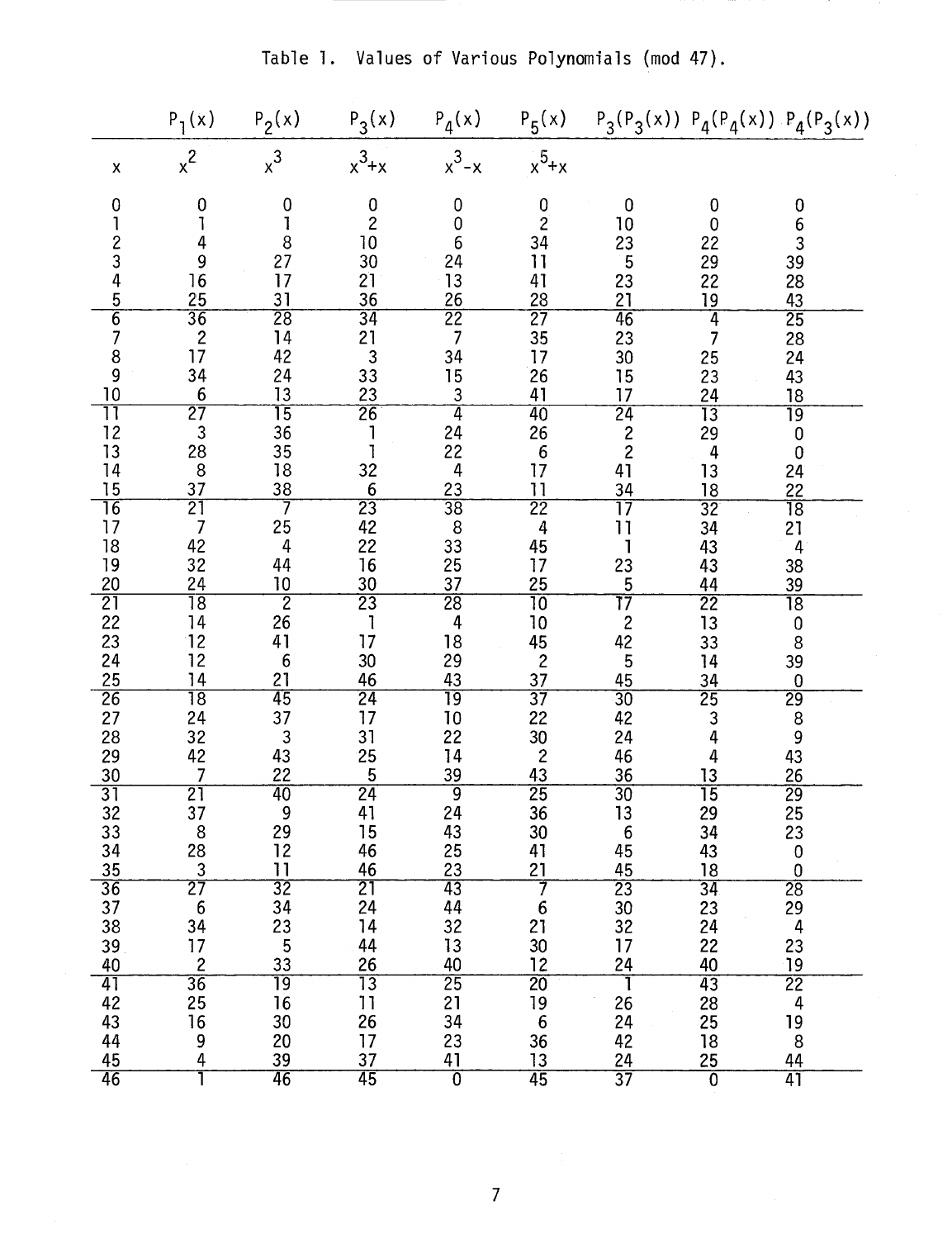(X) Given the sets  $\{X_i\}$ ,  $\{y_i\}$  i = 0, 1, 2, ... k such that  $P(X_i)$  $= y_i$  i = 0, 1, 2, ... k, one may determine a polynomial of degree k by using an interpolation formula (Newton's formula is recommended if the degree of the polynomial is not predetermined; see Kopal, 1955). Thus one may set up cycles of arbitrary lengths.

One such function which was tried was  $\mathsf{P}_\mathcal{T}(\mathsf{X})$ , obtained from the points

 $X_i = (i + 1)^2$  i = 0,1, ... 7,  $\{y_i\} = \{X_i, X_2, X_0, X_4, X_5, X_6, X_7, X_3\}$ 

and the polynomial to be iterated was  $\mathtt{P}_7(\mathtt{X}^2)$  which contains one cycle of length 3 and one cycle of length 5. The evaluation of this polynomial at each point requires at most <sup>21</sup> multiplications. A program was written for a desk top calculator for counting cycles. Unfortunately, due to storage limitations, no more than 5 cycles could be counted. For primes near 1000,  $P_7(x^2)$  produced a minimum of 5 cycles. And for several primes near  $10^6$ ,  $P_7(x^2)'$ produced a minimum of 5 cycles. For two 12 digit primes, 8 different starting values gave a maximum epact of 3.8 x  $10^5$ . (The minimum epact was 7).

A second polynomial similar to  $P_{\text{\sf Z}}(\text{\sf X})$  was constructed with three cycles of length 3. The numerical results were similar to those for  $P_{\text{$\cal{T}$}}}$ , except that the maximum epact for the two 12 digit primes and 8 starting values was 1827.

The evidence is too weak to support any conclusion or even conjectures regarding the merits of polynomials constructed to produce cycles. Because of the unreliability of numerical results for small primes as predictors for results for large primes, and the cost of obtaining results for large primes, this portion of the work was terminated.

#### 5. PROGNOSIS

A very desirable function would be one which produced binary trees for the primes. However, such a function is highly unlikely. Therefore, an alternative might be a function which has many small cycles, no long cycles and no long tails. This also appears difficult to attain. If the function has one large cycle, the probability that a starting value leads to this cycle is also large, so the hope of obtaining a good function and a good starting value is small.

8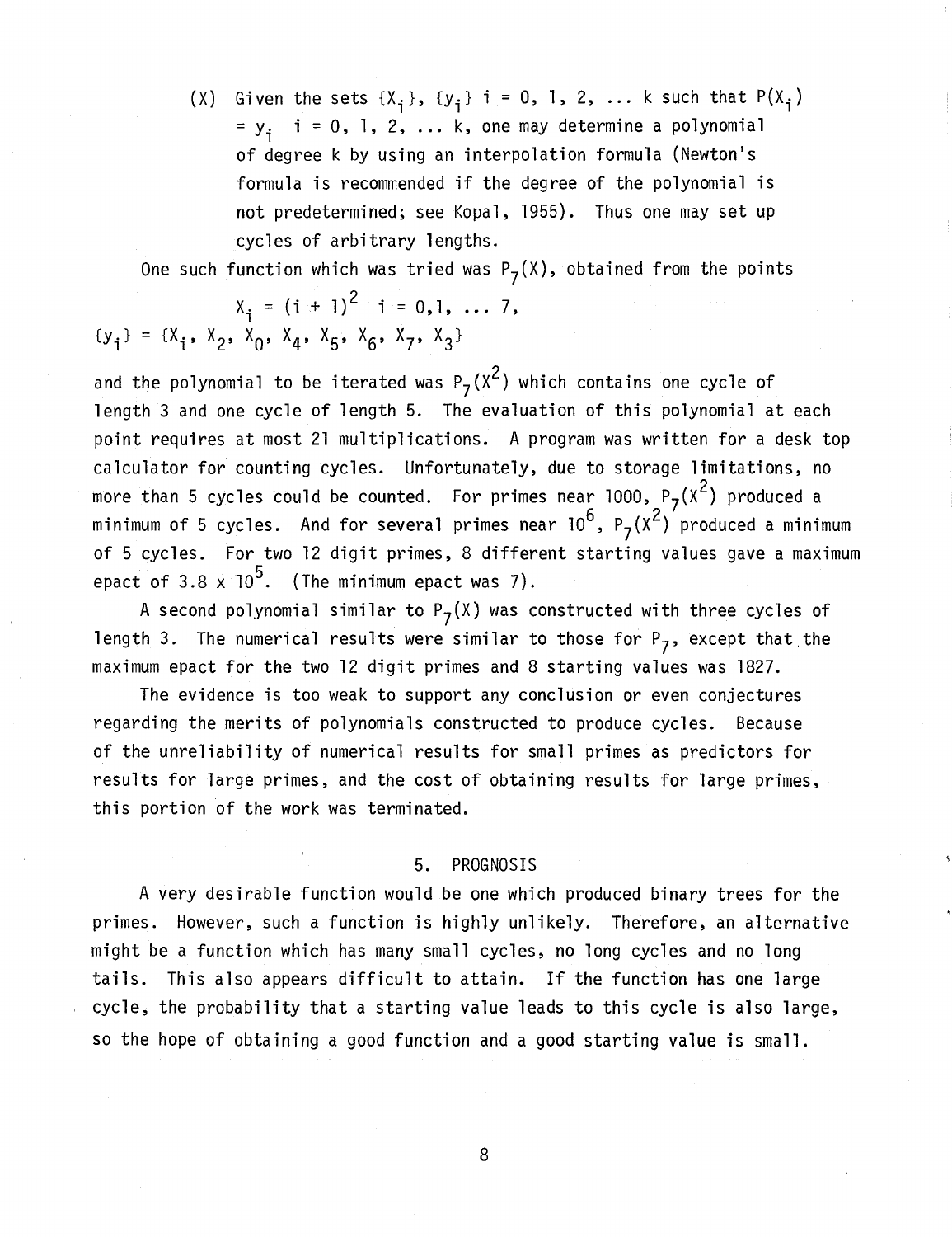#### 6. CONCLUSIONS

The conclusion of this study is that we did not find any functions demonstrably better than Pollard's functions. This does not imply that none are available, only that their discovery is difficult.

#### 7. REFERENCES

Brent, R.P. (1980), An improved Monte Carlo factorization algorithm BIT 20, pp. 176-184.

Chowla, S., and T. Vijayaraghavan (1948), On complete residue systems, Quart. J. Math., 19, pp. 193-194.

Dickson, L.E. (1952), History of the theory of numbers, Vol. II, Chelsea Publishing Co., New York, NY.

Guy, R.K. (1975), How to factor a number, Congressus Numerantium XVI, Proceedings Fifth Manitoba Conference on Numerical Mathematics, Winnipeg, pp. 49-89.

Kopal, Z. (1955), Numerical Analysis, John Wiley & Sons Inc., New York, NY. Pollard, J.M. (1975), Amonte Carlo method for factorization, Nordisk

Tidski Informationsbehandling (BIT), 15, pp. 331-334.

Small, C. (1977), Powers Mod n, Mathematics Magazine, 50, #2, pp. 84-86.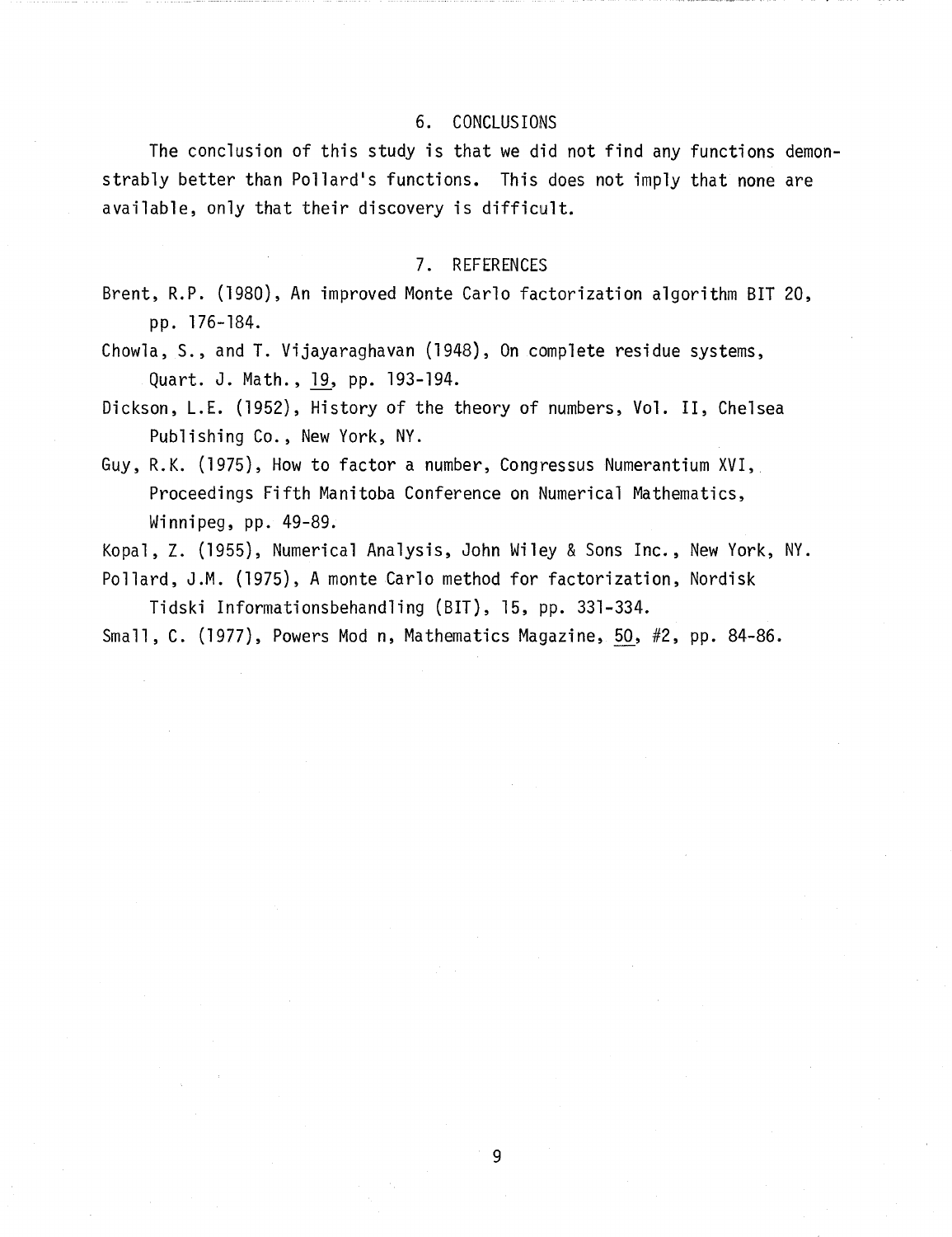$\sim$  $\label{eq:2} \frac{1}{\sqrt{2}}\sum_{i=1}^{N} \frac{1}{\sqrt{N_i}}$  $\frac{1}{\sigma}$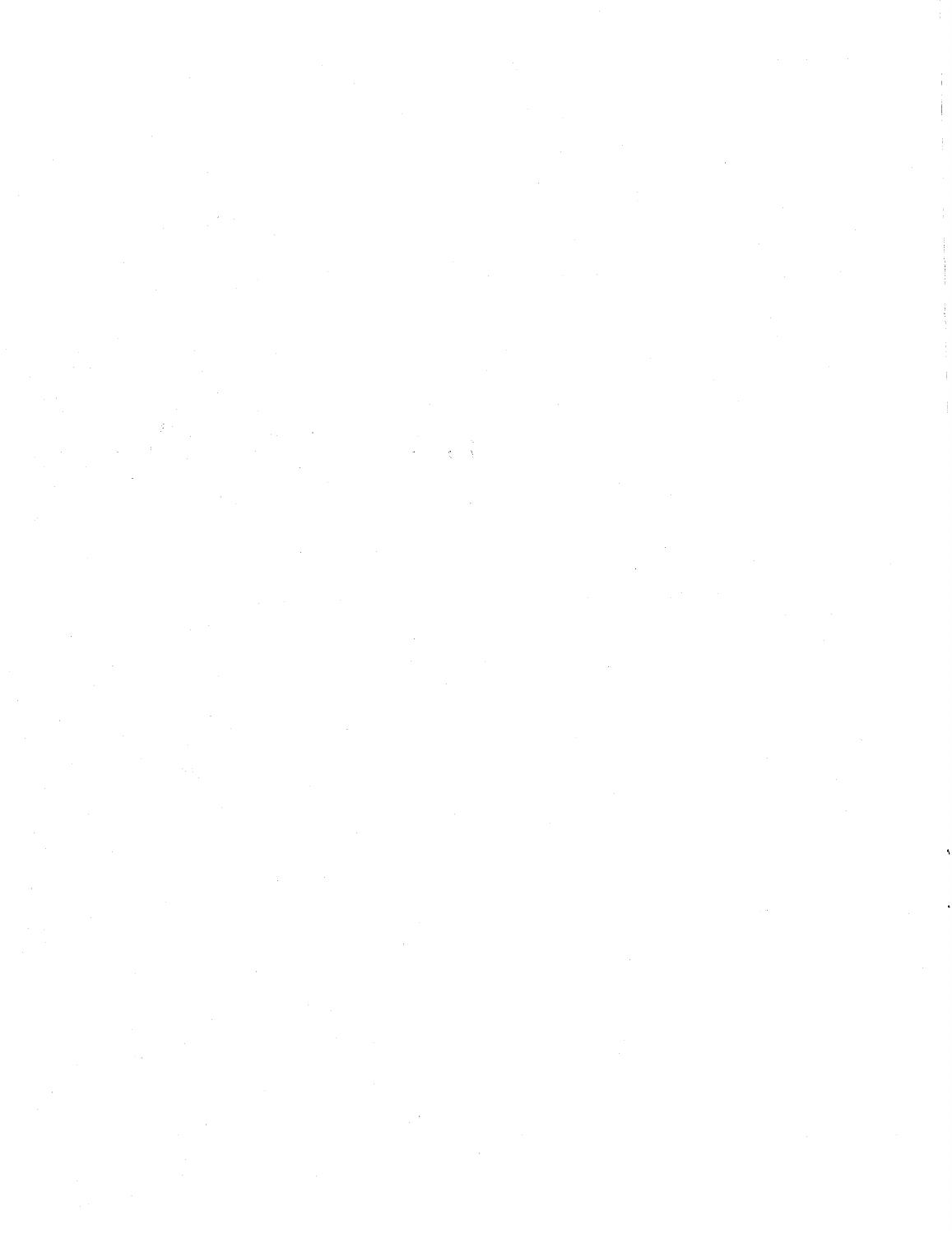|               | FORM NTIA-29 |
|---------------|--------------|
| $\lambda$ and |              |

 $\sim$ 

### **BIBLIOGRAPHIC DATA SHEET**

| 1. PUBLICATION NO.                                                                        | 2. Gov't Accession No.            | 3. Recipient's Accession No.          |
|-------------------------------------------------------------------------------------------|-----------------------------------|---------------------------------------|
| NTIA Report 82-104                                                                        |                                   |                                       |
| 4. TITLE AND SUBTITLE                                                                     |                                   | 5. Publication Date                   |
| AN EXPERIMENTAL STUDY OF MONTE CARLO FACTORING                                            |                                   | July 1982                             |
| <b>TECHNIQUES</b>                                                                         |                                   | 6. Performing Organization Code       |
| 7. AUTHOR(S)<br>W. J. Hartman                                                             |                                   | 9. Project/Task/Work Unit No.         |
| 8. PERFORMING ORGANIZATION NAME AND ADDRESS<br>U.S. Department of Commerce                |                                   |                                       |
| National Telecommunications and Information Admin.                                        |                                   | 10. Contract/Grant No.                |
| Institute for Telecommunication Sciences                                                  |                                   |                                       |
| 325 Broadway, Boulder, Colorado 80303<br>11. Sponsoring Organization Name and Address     |                                   | 12. Type of Report and Period Covered |
| NTIA/ITS                                                                                  |                                   |                                       |
| 325 Broadway                                                                              |                                   | 13.                                   |
| Boulder, CO 80303                                                                         |                                   |                                       |
| 14. SUPPLEMENTARY NOTES                                                                   |                                   |                                       |
|                                                                                           |                                   |                                       |
| factoring can be obtained. The results are inconclusive.                                  |                                   |                                       |
|                                                                                           |                                   |                                       |
|                                                                                           |                                   |                                       |
|                                                                                           |                                   |                                       |
|                                                                                           |                                   |                                       |
|                                                                                           |                                   |                                       |
|                                                                                           |                                   |                                       |
|                                                                                           |                                   |                                       |
| Monte Carlo factoring                                                                     |                                   |                                       |
|                                                                                           |                                   |                                       |
|                                                                                           |                                   |                                       |
|                                                                                           |                                   |                                       |
|                                                                                           |                                   |                                       |
|                                                                                           |                                   |                                       |
|                                                                                           | 18. Security Class. (This report) | 20. Number of pages                   |
| UNLIMITED.<br>LУ                                                                          | Unclassified                      | 12                                    |
|                                                                                           | 19. Security Class. (This page)   | 21. Price:                            |
| FOR OFFICIAL DISTRIBUTION.                                                                | Unclassified                      |                                       |
| 16. Key Words (Alphabetical order, separated by semicolons)<br>17. AVAILABILITY STATEMENT |                                   |                                       |